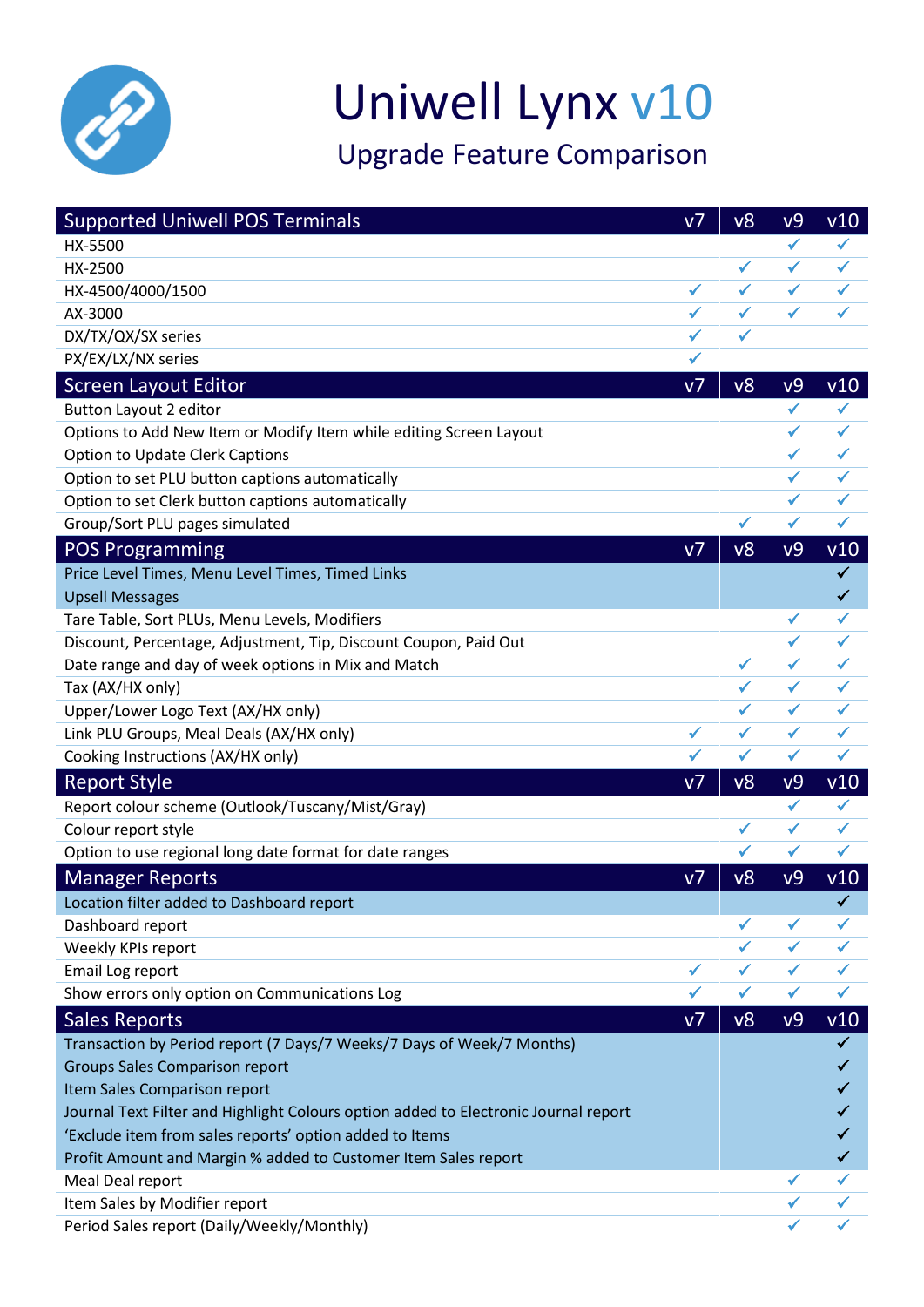| Item Sales by Period report (7 Days/7 Weeks/7 Days of Week/7 Months)              |                |              | $\checkmark$ | $\checkmark$ |
|-----------------------------------------------------------------------------------|----------------|--------------|--------------|--------------|
| Group Hourly Sales report                                                         |                | ✔            | ✔            |              |
| Wastage option on Item Sales report                                               |                | $\checkmark$ | $\checkmark$ | ✓            |
| Complimentary Item Sales report (AX/HX only)                                      | ✔              | ✓            | ✓            | ✓            |
| Price Level filter on Item Sales and Item Sales by Day reports                    | $\checkmark$   | $\checkmark$ | $\checkmark$ | $\checkmark$ |
| Item Wastage report (AX/HX only)                                                  | ✓              | $\checkmark$ | $\checkmark$ | ✓            |
| Major Group filter on some sales reports                                          | ✓              | $\checkmark$ | ✓            | ✓            |
| Sales Terminals Tax report                                                        | ✔              | $\checkmark$ | $\checkmark$ | $\checkmark$ |
| <b>Saved Reports</b>                                                              | V <sub>7</sub> | v8           | v9           | v10          |
| Email/Cloud format option (PDF/CSV/XLS)                                           |                | ✓            | ✓            | ✓            |
| Optional date/time stamp when sent to cloud drives                                |                | $\checkmark$ | $\checkmark$ | $\checkmark$ |
| Data Maintenance                                                                  | V <sub>7</sub> | v8           | v9           | v10          |
| 'Button images folder' and 'GCD images folder' settings added to POS Terminals    |                |              |              | ✓            |
| Branch and POS Number columns in POS Terminals grid                               |                |              |              | ✓            |
| Training and System columns in Clerks grid                                        |                |              |              | ✓            |
| Optional Notes Panel on some data grids                                           |                |              |              | ✓            |
| Option to Add Multiple Items added to Promotional Pricing                         |                |              |              | $\checkmark$ |
| Range editing of Groups, Clerks, POS Terminals, Customers                         |                |              | ✔            | ✔            |
| Sort PLU filter and column in Items grid                                          |                |              | $\checkmark$ | ✓            |
| 'Copy selected item' option in Items Add Range feature                            |                |              | ✓            | ✓            |
| Modifier Prices in Item Selling Prices grid                                       |                |              | $\checkmark$ | $\checkmark$ |
| Menu Level, Location and Destination columns in Clerks grid                       |                |              |              | ✓            |
| Location filter on POS Terminals grid                                             |                |              | ✓            | ✓            |
| Customize: KP File Names, Security Level Names, Location Names, Destination Names |                |              | $\checkmark$ | ✓            |
| 18 digit PLU codes                                                                |                | $\checkmark$ | $\checkmark$ | $\checkmark$ |
| Security Level in Clerks grid                                                     |                | ✓            | $\checkmark$ | ✓            |
| Data grid filters on text fields assume % wildcard prefix option                  |                | ✓            | ✓            | ✓            |
| Grid-style editing of Clerk Names                                                 | $\checkmark$   | $\checkmark$ | $\checkmark$ | ✓            |
| Print option on various data grids                                                | ✓              | ✓            | $\checkmark$ | ✓            |
| Select columns option on some data grids                                          |                |              |              |              |
| Alternating row style on data grids option                                        | ✔              |              | ✔            | ✔            |
| Increased row height on data grids option                                         |                | $\checkmark$ | $\checkmark$ | ✓            |
| Sell Price 1 to 8 columns in Items grid                                           | ✔              | ✓            | ✓            | ✓            |
| Email Address maintenance and selection dialogs                                   | ✓              | ✓            | ✓            | ✓            |
| Cloud Drive maintenance and selection dialogs                                     | ✓              | ✓            | $\checkmark$ | $\checkmark$ |
| <b>Data Listings</b>                                                              | ν7             | v8           | v9           | v10          |
| Item KP File listing                                                              |                |              |              | ✓            |
| <b>Cooking Instruction Groups listing</b>                                         |                |              |              |              |
| Meal Deal and Bucket Groups listing                                               |                |              |              |              |
| <b>Set Menus listing</b>                                                          |                |              |              |              |
| <b>Screen Layout Buttons listing</b>                                              |                |              |              |              |
| <b>Promotional Prices listing</b>                                                 |                |              |              |              |
| Option to show cost prices on Item/PLU/Barcode Price Lists                        |                |              |              |              |
| Reorder Levels listing                                                            |                |              |              | ✓            |
| <b>Barcodes listing</b>                                                           | ✓              | ✓            | ✓            | ✓            |
| <b>Condiment Groups listing</b>                                                   |                | ✓            | ✓            | ✔            |
| <b>Sales Batches</b>                                                              | V <sub>7</sub> | v8           | v9           | v10          |
| Location, POS Terminal and Date Range filters on Process/Unprocess/Delete grids   |                |              | ✓            | $\checkmark$ |
| Day of Week column in Sales Batch grids                                           |                |              | ✓            | ✓            |
| Cloud option in Sales Batch Reports                                               |                |              |              |              |
| Multi-select Sales Batches for Consolidated or Individual reports                 |                | $\checkmark$ | $\checkmark$ |              |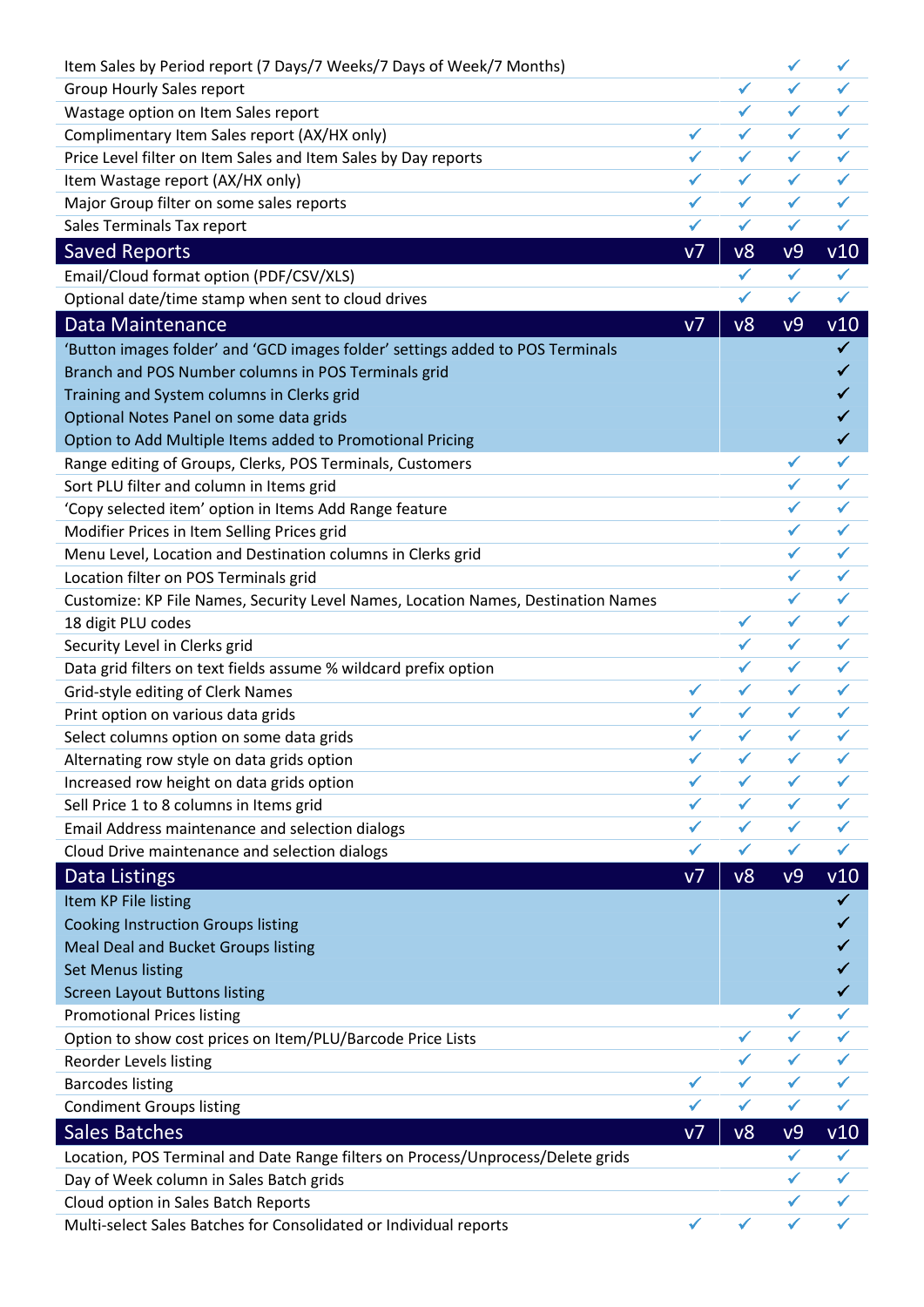| Communications                                                                     | V <sub>7</sub> | v8           | v9              | v10          |
|------------------------------------------------------------------------------------|----------------|--------------|-----------------|--------------|
| Test button in POS Terminals grid                                                  |                |              |                 |              |
| POS Backup Files option in Extract Program                                         |                |              |                 |              |
| Send GCD images option added to Send Program                                       |                |              |                 |              |
| 'Automatically send an email alert whenever a scheduled job fails' option added to |                |              |                 |              |
| Setup > Preferences > Other                                                        |                |              |                 |              |
| Location filter on Communications grids                                            |                |              | ✓               |              |
| Firmware version check and update during Communications Test                       |                |              | ✓               | ✓            |
| Option to print Saved Reports in Scheduled Jobs                                    |                |              | ✔               | $\checkmark$ |
| Option to send batch Reports to cloud drive/s in Scheduled Jobs                    |                |              |                 | ✓            |
| Prices Levels in Send/Extract Program                                              |                |              | ✓               | ✓            |
| <b>Customize Names in Extract Program</b>                                          |                |              | $\checkmark$    | $\checkmark$ |
| Recovery files feature in Collect Sales                                            |                |              | ✓               | ✔            |
| Read Sales Batches can be processed allowing data on all reports to be updated     |                | $\checkmark$ | $\checkmark$    | $\checkmark$ |
| Read Sales jobs can be scheduled for automated report updates                      |                | $\checkmark$ | $\checkmark$    | ✔            |
| Repeat Hourly option in Scheduled Jobs                                             |                | $\checkmark$ | $\checkmark$    | $\checkmark$ |
| <b>Function Texts in Extract Program</b>                                           |                | $\checkmark$ | $\checkmark$    | $\checkmark$ |
| Launch VNC option in POS Terminals grid (requires 3rd party VNC software)          |                | $\checkmark$ | $\checkmark$    | ✔            |
| Restart POS Terminal option in Restore POS Terminals                               |                | $\checkmark$ | $\checkmark$    | ✓            |
| Non-busy modal forms closed automatically before executing Scheduled Jobs          | ✓              | ✓            | ✓               | ✓            |
| Firmware update option in Restore POS Terminals                                    | ✓              | ✓            | ✓               | $\checkmark$ |
| <b>Stock Control</b>                                                               | V <sub>7</sub> | v8           | v9              | v10          |
| Option to show All Items, Active Items or Inactive Items in Stocktake grid         |                |              |                 | $\checkmark$ |
| Modify Item button in Stock Purchases                                              |                |              | ✔               | $\checkmark$ |
| Grid-style editing of Reorder Levels                                               |                | $\checkmark$ | $\checkmark$    | $\checkmark$ |
| Option to edit email subject and message when emailing Purchase Orders             |                | $\checkmark$ | $\checkmark$    | $\checkmark$ |
| Stocktake variance calculation by stocktake date                                   | $\checkmark$   | ✓            | ✓               | ✓            |
| <b>Stock Transaction History grid</b>                                              | $\checkmark$   | $\checkmark$ | $\checkmark$    | $\checkmark$ |
| <b>Stock Reports</b>                                                               | V <sub>7</sub> | v8           | v9              | v10          |
| <b>Stock Coverage report</b>                                                       |                | ✓            | ✓               |              |
| Group by Category option on Stock Write-offs report                                |                | ✓            | ✓               | $\checkmark$ |
| <b>Customers</b>                                                                   | V <sub>7</sub> | v8           | v9              | v10          |
| Option to include Customer Receipts with Emailed Customer Statements               |                |              | $\checkmark$    | $\checkmark$ |
| Option to include Customer Receipts with Emailed Customer Statements               |                |              | ✓               | ✓            |
| Option to include attachments with Emailed Customer Statements                     |                |              | $\checkmark$    | $\checkmark$ |
| <b>Customer Promotions</b>                                                         |                | $\checkmark$ | $\checkmark$    | ✓            |
| Allocation of customer payments to specific invoices (optional)                    |                | $\checkmark$ | $\checkmark$    | ✓            |
| Customer Statement format option (Activity/Outstanding)                            |                | $\checkmark$ | ✓               | $\checkmark$ |
| Custom Fields 1 to 4                                                               |                | $\checkmark$ | $\checkmark$    | $\checkmark$ |
| Last Visit date/time in Customers grid                                             | ✔              | $\checkmark$ | $\checkmark$    | $\checkmark$ |
| Receipt viewer panel in Customer Receipts                                          | ✓              | ✓            | $\checkmark$    | ✓            |
|                                                                                    | V <sub>7</sub> | v8           |                 |              |
| <b>Customer Reports</b><br>Customer Invoices report                                |                |              | v9<br>✓         | v10<br>✓     |
|                                                                                    |                |              | ✓               | ✓            |
| <b>Customer Receipts report</b>                                                    |                | $\checkmark$ | $\checkmark$    | $\checkmark$ |
| Customer points value option on Customer Balances report                           | ✔              | ✓            | $\checkmark$    | ✓            |
| <b>Top Customers report</b>                                                        | ✔              | $\checkmark$ | $\checkmark$    | $\checkmark$ |
| Last Visit Date included on Customer Analysis report                               |                |              |                 |              |
| Import/Export Data                                                                 | V <sub>7</sub> | v8           | $\overline{v}9$ | v10          |
| <b>Import/Export Clerks</b>                                                        |                |              |                 | ✓            |
| <b>Export Group Sales data</b>                                                     |                |              |                 |              |
| <b>Export Item Sales data</b>                                                      |                |              |                 | ✓            |